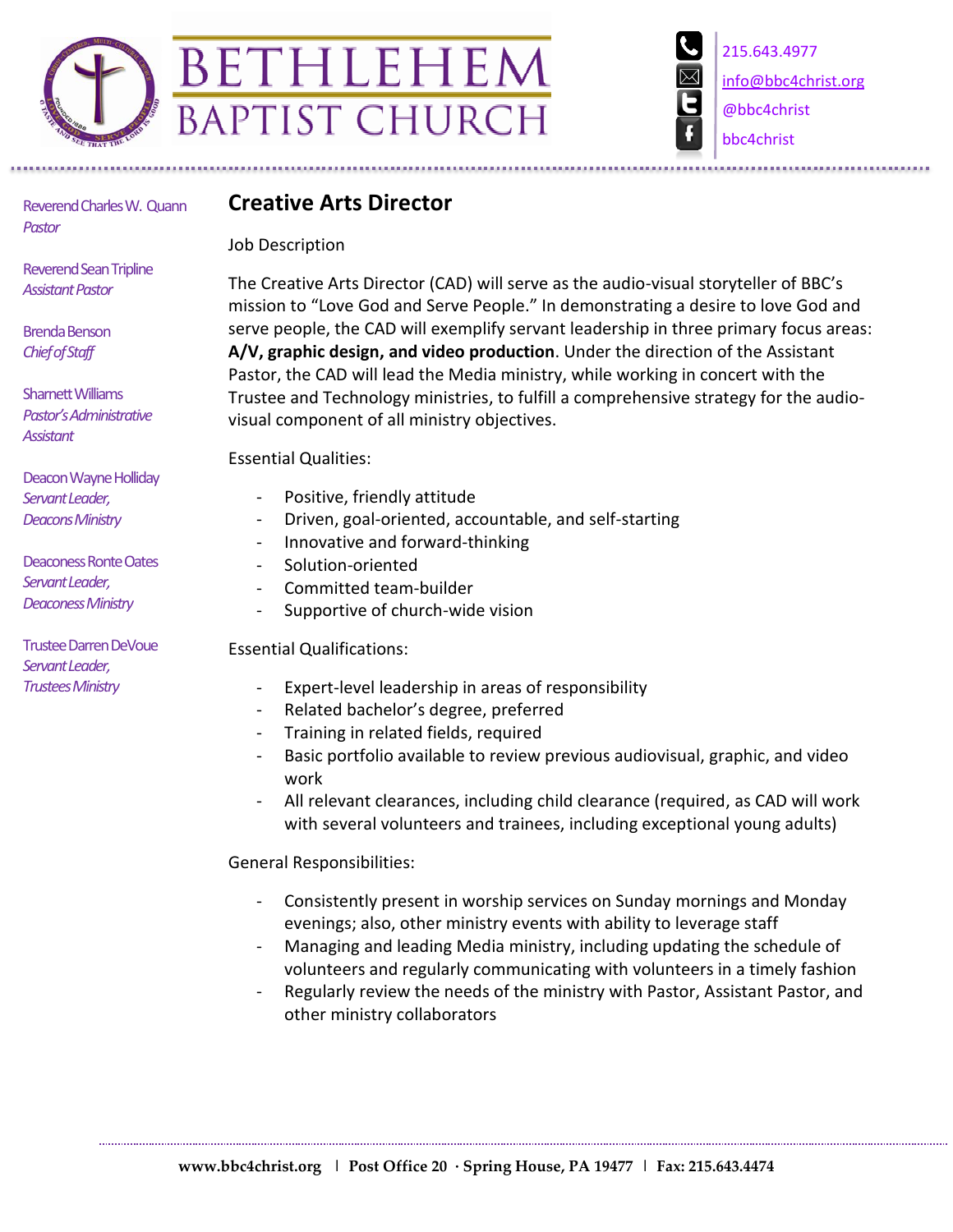

215.643.4977 info@bbc4christ.org @bbc4christ bbc4christ

Reverend Charles W. Quann *Pastor*

Reverend Sean Tripline **Assistant Pastor** 

Brenda Benson *Chief of Staff*

Sharnett Williams *Pastor's Administrative Assistant*

Deacon Wayne Holliday *Servant Leader, Deacons Ministry*

Deaconess Ronte Oates *Servant Leader, Deaconess Ministry*

TrusteeDarren DeVoue *Servant Leader, Trustees Ministry*

Technical Responsibilities (3 major focus areas):

**Audiovisual focus**:

- Oversee integration of A/V components in live and live-streamed worship
- Develop/maintain knowledge of audio and live-stream (SlingStudio, Restream, and ProPresenter) equipment and offer live mixing and stream leadership, when needed
- Cross-train volunteers in best practices of the audiovisual component of the ministry
- Build the visual component of worship (i.e. text on screen for songs/scripture readings/sermons, graphics, transitions, etc.)
- Oversee and collaborate with videographer on video capture strategy
- Collaborate with Minister of Music to obtain lyrics for services

## **Graphic focus**:

- Serve as chief creative for graphic needs of the church
- Produce internal communications: ministry flyers, prepare-for-worship notices, graphics for bulletin
- External communication: marketing materials, website graphics, print designs (invite cards, new member cards/publications, etc.), environment/risk management signage (safety and COVID-related precautions)
- Collaborate with social media strategist for content creation
- Staying current on pop culture and design/style trends
- Regularly update the church's digital sign

## **Video production focus:**

- Production of video for the integration into the live worship experience
- Video content creation for social platforms (marketing, storytelling, etc.)
- Assembly and editing of prerecorded worship services and broadcasts (especially while COVID-related distancing is maintained)
- Ensuring brand consistency throughout all video presentation, including video produced by videographer (House of Bread News and Student Spotlight)
- Occasionally facilitate memorial videos for funeral services
- Collaborate with Technology ministry in giving oversight for successful Zoom programming